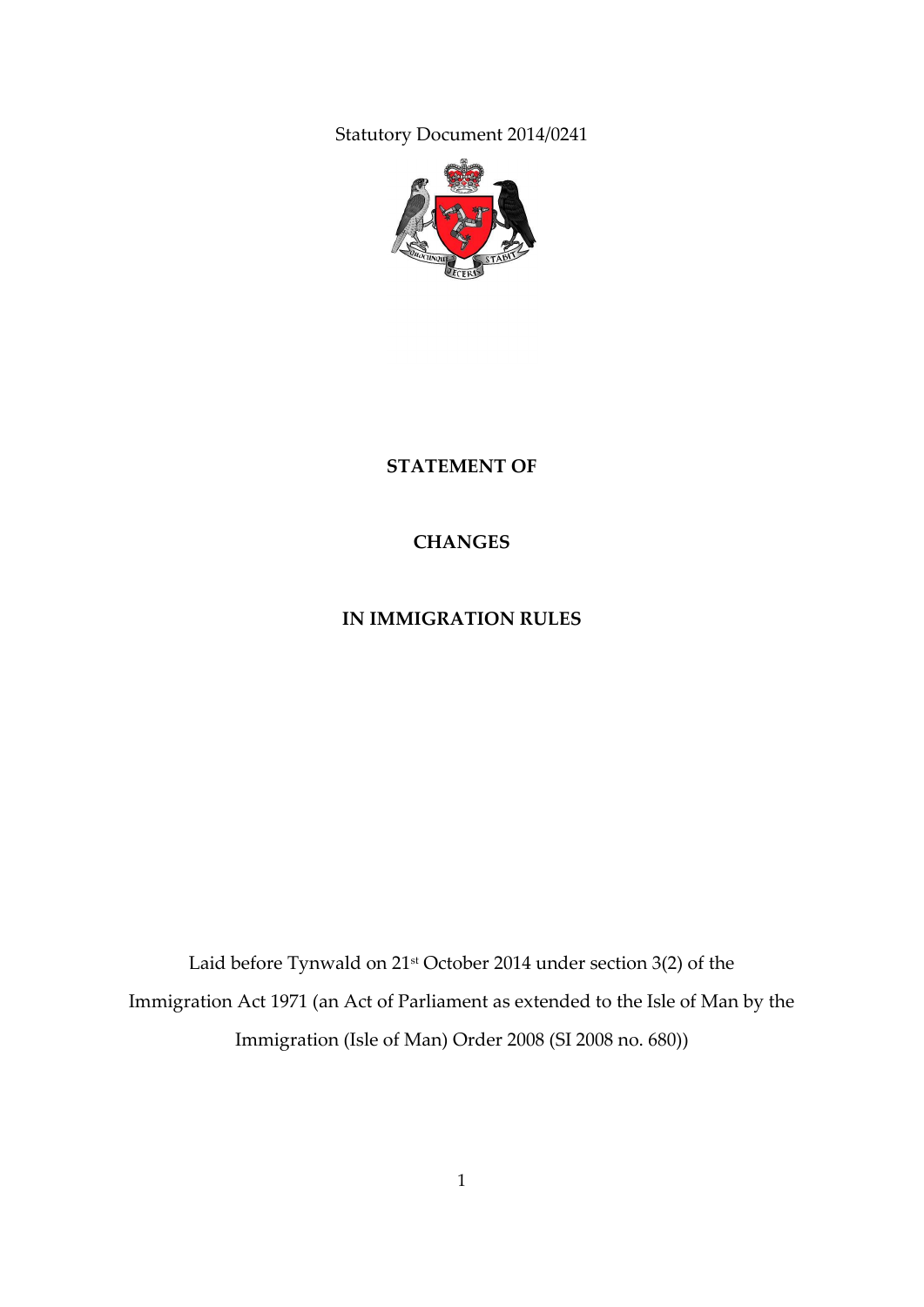#### **STATEMENT OF CHANGES IN IMMIGRATION RULES**

The Council of Ministers has made the following changes to the Rules laid down by it as to the practice to be followed in the administration of the Immigration Act 1971<sup>1</sup> (of Parliament) as it has effect in the Isle of Man**<sup>2</sup>** for regulating entry into and the stay of persons in the Isle of Man and contained in the Statement laid before Tynwald on 17th May 2005<sup>3</sup> .

The changes set out in paragraph 1 of this statement, which remove Educational Testing Service (ETS) as an approved test provider, take effect on 14 July 2014. However;

a) Appendix O as it applied on 13 July 2014 will apply to a person who makes an application for entry clearance to enter the Isle of Man before 04 August 2014;

b) Appendix O as it applied on 13 July 2014 will apply to a person who makes an application for leave to remain in the UK before 14 July 2014.

#### **Changes**

1. In Appendix O, in the table, delete the row containing "TOEIC" and the row containing "TOEFL iBT Test".

-

<sup>1</sup> 1971 c. 77

<sup>2</sup> See the Immigration (Isle of Man) Order 2008 (S.I. 2008 No 680)

<sup>3</sup> S.D. 62/05 amended by S.D.692/05, S.D. 442/06, S.D. 547/06, S.D. 781/06, S.D. 871/06, S.D. 124/07, S.D. 303/07, S.D. 534/07, S.D. 02/08, S.D. 500/08, GC 32/09, GC 35/09, GC 14/10, GC 26/10, GC 02/11, SD 518/11, SD 40/12, SD 0288/12, SD 0625/12, SD 0657/12, SD250/13, SD 302/13, SD 345/13 ,SD 2014/0004 and SD 2014/0082.